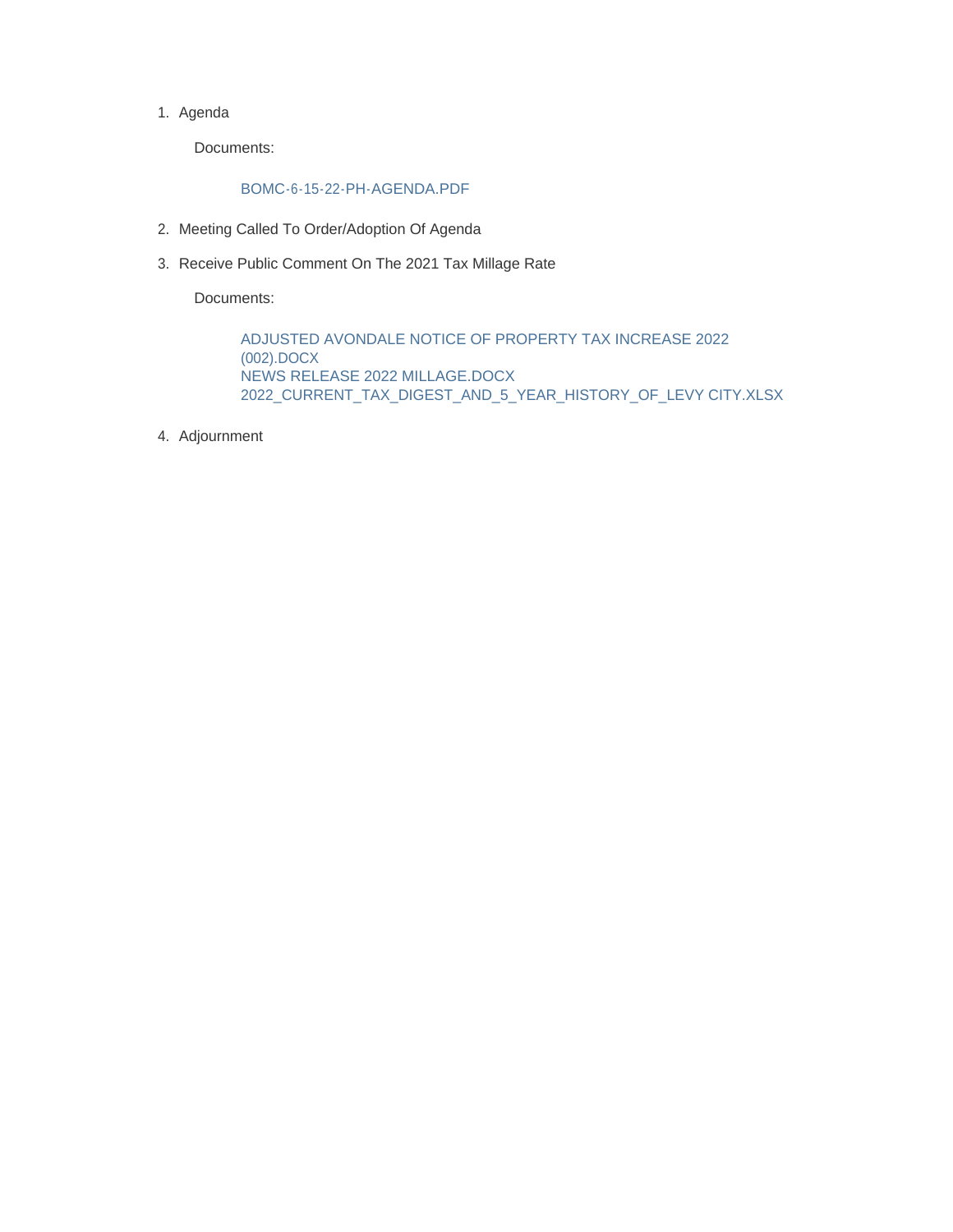

## **BOARD OF MAYOR AND COMMISSIONERS PUBLIC HEARING JUNE 15TH, 2022 5:30 P.M.**

### **AGENDA**

- Item #1 Meeting Called to Order
- Item #2 Adoption of Agenda
- Item #3 **Receive Public Comment on the 2021 Tax Millage Rate** The Governing Authority of the City of Avondale Estates has tentatively adopted a 2022 millage rate of **9.8** mills, the same rate as the past four years.
- Item #4 Adjournment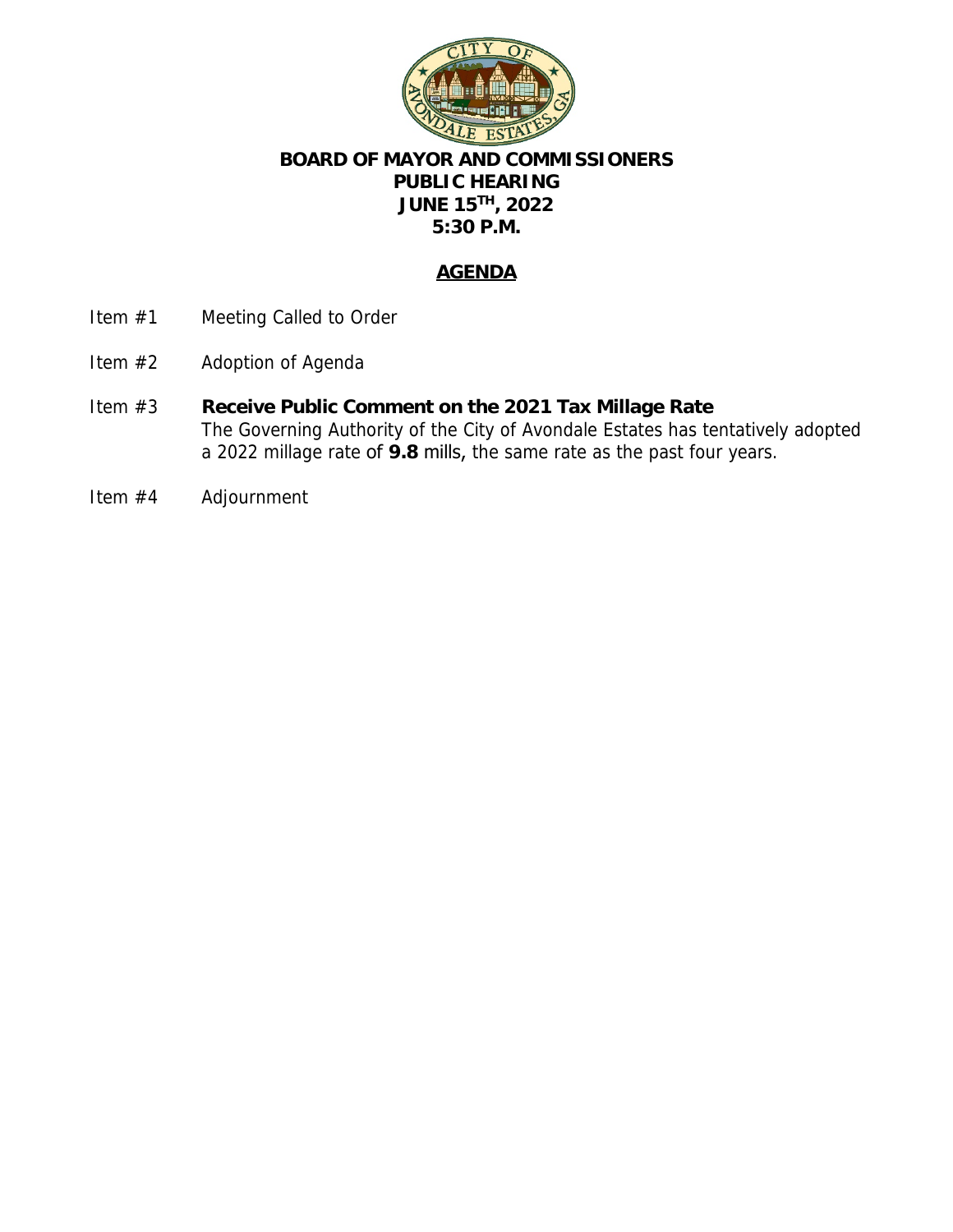# **NOTICE OF PROPERTY TAX INCREASE**

The Governing Authority of the City of Avondale Estates has tentatively adopted a 2022 millage rate which will require an increase in property taxes by **6.57** percent.

All concerned citizens are invited to the public hearing on this tax increase to be held at: Avondale Estates City Hall, 21 N. Avondale Plaza, Avondale Estates, GA 30002 on Wednesday, June 15th, 2022, at 5:30 p.m.

Times and places of additional public hearings on this tax increase are at Avondale Estates City Hall on Wednesday, June 29th at 5:30 p.m. and Thursday June  $30<sup>th</sup>$  at 6:00 p.m.

This tentative increase will result in a millage rate of **9.8** mills, an increase of **0.604** mills. Without this tentative tax increase, the millage rate will be no more than **9.196** mills. The proposed tax increase for a home with a fair market value of **\$400,000** is approximately **\$90.60**. The proposed tax increase for non-homestead property with a fair market value of **\$525,000** is approximately **\$105.70**.

\_\_\_\_\_\_\_\_\_\_\_\_\_\_\_\_\_\_\_\_\_\_\_\_\_\_\_\_\_\_\_\_\_\_\_\_\_\_\_\_\_\_\_\_\_\_\_\_\_\_\_\_\_\_\_\_\_\_\_\_\_\_\_\_\_\_\_\_\_\_

The reason for the tax increase is as follows: Over the past year, the regional Atlanta-Sandy Springs-Roswell Consumer Price Index has increased by an average of **10.8**  percent, so a similar increase in the dollar amount collected from property tax is likely necessary to maintain the same level of service to City residents and businesses in 2022.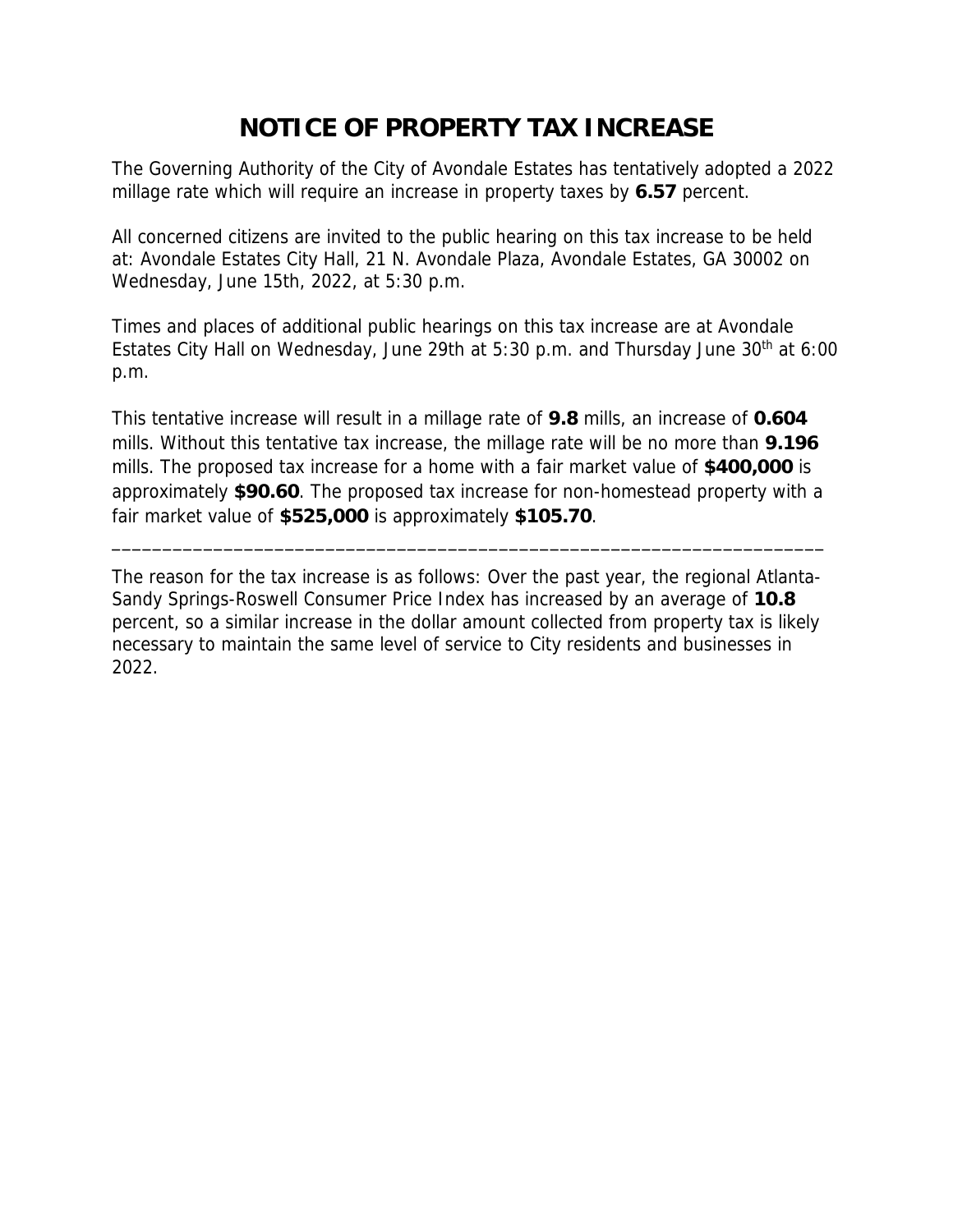

**FOR IMMEDIATE RELEASE Thursday, June 2, 2022 Media Contact: Ellen Powell Tel: 404-294-5400**

### **Avondale Estates Notice of Property Tax Increase**

**Avondale Estates, Ga.** – The Governing Authority of the City of Avondale Estates has tentatively adopted a 2022 millage rate which will require an increase in property taxes by **6.57** percent. All concerned citizens are invited to the public hearings on this matter to be held at Avondale Estates City Hall, 21 N. Avondale Plaza, Avondale Estates, GA 30002:

- Wednesday, June 15<sup>th</sup> at 5:30 p.m.
- Wednesday, June  $29<sup>th</sup>$  at 5:30 p.m.
- Thursday June  $30<sup>th</sup>$  at 6:00 p.m.

The purpose of the hearings is to allow public input on the level of service desired by residents and businesses, as well as the millage rate necessary to maintain those services. Over the past year, the regional Atlanta-Sandy Springs-Roswell Consumer Price Index has increased by an average of **10.8** percent, so a similar increase in the dollar amount collected from property tax is likely necessary to maintain the same level of service to City residents and businesses in 2022.

This tentative increase will result in a millage rate of **9.8** mills, an increase of **0.604** mills. Without this tentative tax increase, the millage rate will be no more than **9.196** mills. The proposed tax increase for a home with a fair market value of **\$400,000** is approximately **\$90.60**. The proposed tax increase for non-homestead property with a fair market value of **\$525,000** is approximately **\$105.70**.

#### **About the City of Avondale Estates**

Located just seven miles east of Atlanta. Avondale Estates is a dynamic and growing City, and a community of good neighbors who embrace local businesses, great ideas, and big opportunities.